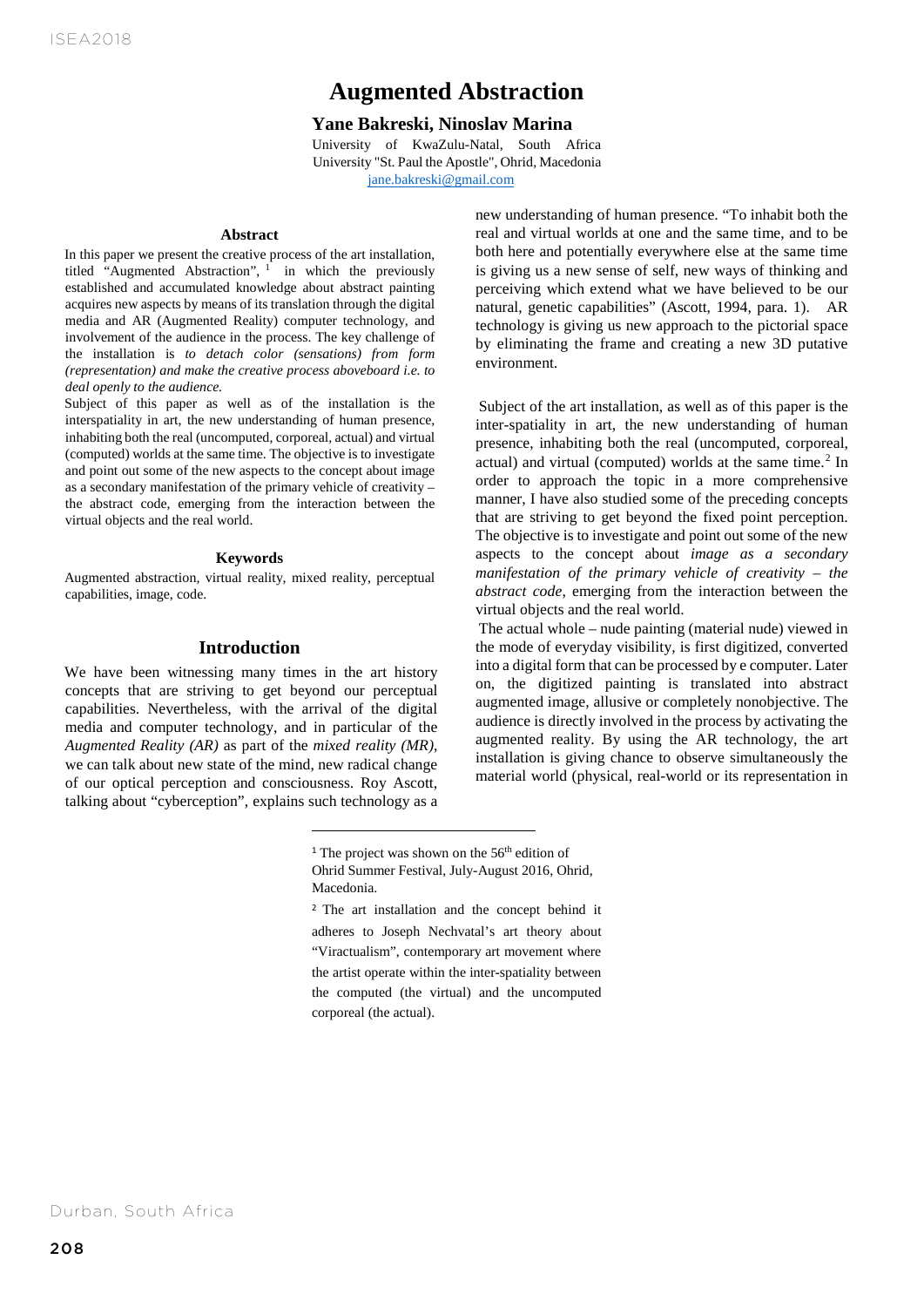the mode of everyday visibility) as well as the virtual elements which exemplify the abstract code.

The article titled "The Matrix of Sensation" by Prof. Donald Kuspit, published in "Artnet" magazine (Kuspit, 2005) has been inspiring for the project in a really profound way. Prof. Donald Kuspit, talking about Michael Somoroff's digital video "Query" is giving a serious theoretical base for further experimentation with the digital media, and more specific with digital painting and augmented reality. The result of the installation "Augmented Abstraction" matches Prof. Donald Kuspit's theory about sensation saturated digital representation – codification of the material nude (viewed in the mode of everyday visibility) in an intellectual epiphany. That is the heavenly nude which is more beautiful and perfect then the earthly nude.



Figure 1: Sample image of the art installation, 2016. The augmented reality system used in the installation is simple, designed to create immersive environment simulated by computer. After detecting the marker (which is digitally painted nude depicted in a mode of everyday visibility and displayed on a large TV screen) the AR system running on a tablet PC augments each of the painting layers, hence detaches and offsets multitude of abstract color shapes into various combinations, creating complex permutations. The actual whole is translated into abstract AR image, allusive or completely non-objective, and the audience is directly involved in the process by activating the augmented reality.

### **Going Beyond the Perceptual Capabilities**

In this section I will briefly mention and point out some of the *crucial foundations upon which this installation and study are grounded*.

Byzantine art, in particular its spatial organization is something that provokes extremely opposed attitudes among the art historians. There is opinion coming even from real connoisseurs explaining the space and perspective in the orthodox art with naivety and primitive quality of the art.

Nevertheless, there is also theory explaining this "transgressions" against the laws of linear perspective as not fortuitous, but as "a special system for the representation and perception of reality" (Florensky, 2002, p. 202). That is why Byzantine art sometimes could be compared to some of the contemporary artistic languages – there is a highly stylized depiction of space and figures. The church doctrine includes a possibility to depict the divine glory with a medium deeply inherent to art.

Clemena Antonova, in the conclusion of the paper "Visuality among Cubism, Iconography, and Theosophy: Pavel Florensky's Theory of Iconic Space", explains that "in many ways, theosophical concepts formed the bridge between Orthodox iconography and modernism. This is especially true of the similarities in the construction of pictorial space in Cubist images, on the one hand, and in medieval painting on the other" (Antonova 2012, p. 10). Talking about the Russian avant-garde, according to Antonova, it is most obvious that the rediscovery of the icon contributed directly for development of modern art. Theosophical thought was used in the explanation of the modernism i.e. what would be the relation with the space in the medieval icon. Kasimir Malevich, one of the most important Russian avant-garde artist of  $20<sup>th</sup>$  century, from early age was exposed to orthodox iconography, even he painted icons. Familiar with the icon aesthetic and spatial orthography, and Influenced by the neo-primitivism movement, later he was painting in a style called Cubofuturism. The name of the movement shows his inspiration clearly: Italian futurist engagement with motion, and French analytical cubism. But it stands to reason that the main catalyst for his artworks is the strong relation with the system of spatial depiction of the orthodox iconography. In his cubo-futuristic artworks, it seems like he took a scalpel to the time itself, showing multiple-vanishing point perspective, and simultaneously depicting different angles of view. In general it is obvious that Theosophy is the creative revelation for all of the modern artist and thinkers at the beginning of  $20<sup>th</sup>$  century. "What is specific to the Russian case, however, is that Theosophy entered an already ongoing discourse on the medieval image" (Antonova 2012, p. 3).

The so-called Astral Vision in Theosophy means "higher dimension of existence", developing a perception that discloses the transcendental and infinite in the material and finite. This will lead to completely new method of perception of the visual world, new approach to the pictorial space, more subordinate to the idea and meaning, counteraction to the prevalent Renaissance and postRenaissance rational, representational art. The artworks of Cezanne are the predominant influence leading towards the geometrical simplification of Picasso and Braque. Cubists were interested in finding depicting method that goes beyond the conventional ways of representing space, transcending the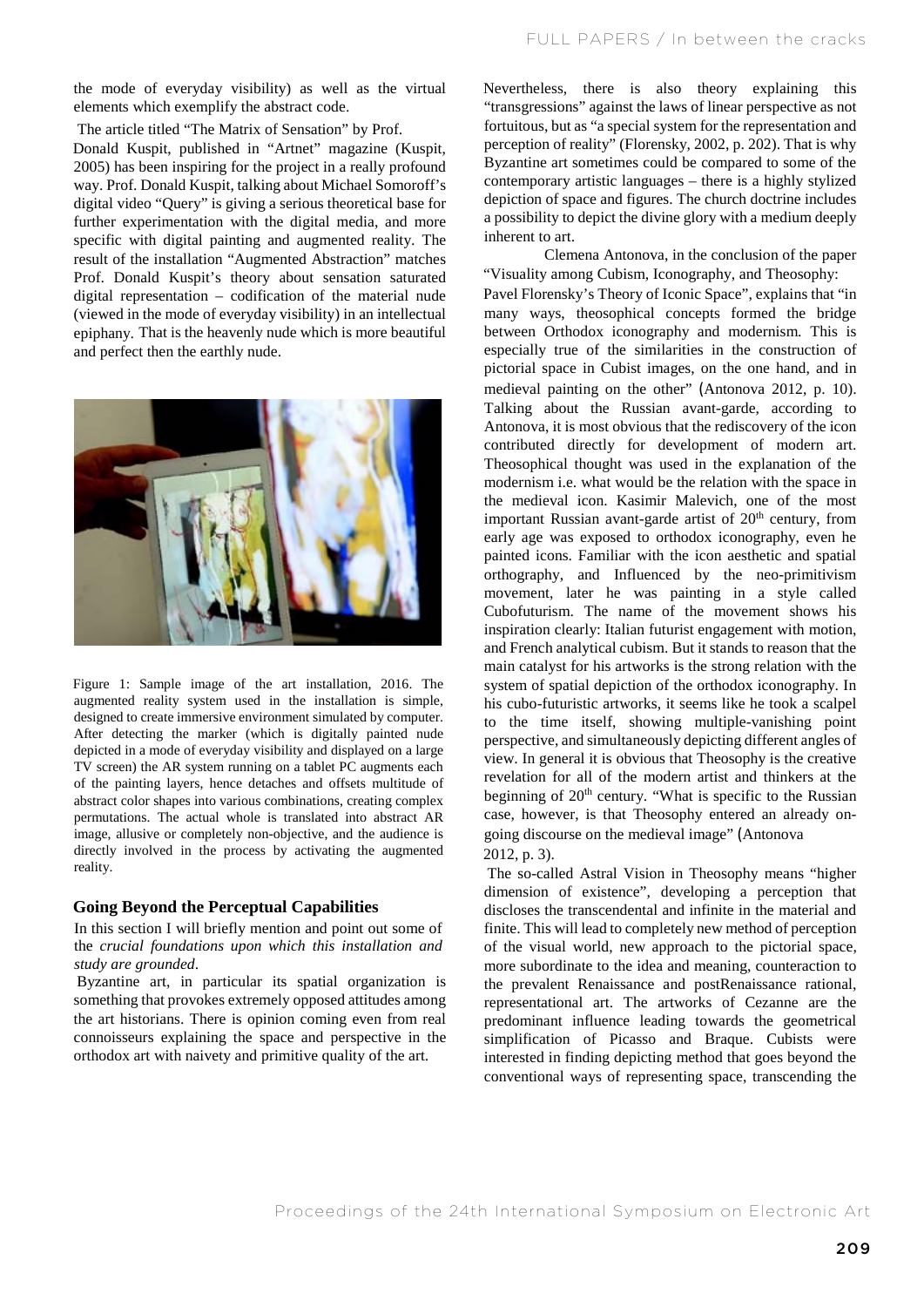rules of linear perspective. That is why the forms in their paintings have been extremely fragmented into a planes that seem to move outwards towards the spectator instead of inwards towards the vanishing point (Honour & Fleming 2010). The division of the object into parts becomes a necessary element, representing the object from several points of view. This is the fundamental feature of the cubistic spatial organization: representation of parts and surfaces of the same object which cannot be seen simultaneously from a fixed position.

Furthermore, Picasso experimented with Cubist sculpture as well, constructing objects being flat yet not quite flat, half spatial and half solid, decorative yet austere and harsh (Honour & Fleming 2010). This goes one step further from the Cubist painting, giving chance to experience the effect of the "astral vision" in a real, 3D space. His attempt to expand the Cubist image in 3D space could be perceived as an attempt to reorganize the space itself, to reorganize the fixed point perspective system into a new 3D presumed environment. Sure enough, this is attempt to avoid the conventional optic models and the conventional perception of space, seeking for advanced awareness through a nonlinear extended consciousness.

Next I would like to discuss *the immersively suggestive painting of Jackson Pollock*. Abstract Expressionism goes in a direction in which color in itself is subject matter enough, resulting in paintings overflowing with expression, feelings and emotions, and at the same time emphasizing the spontaneity of the painting process. Abstract Expressionism took many forms, for this occasion I would like to point out one of the leaders of the movement, Jackson Pollack. His method of "dripping" paint on to canvas laid on the ground, resulted with the new important element – the action, or the gesture of painting. He is not touching the canvas with the brush, but stood over it and pour and spatter the paint, often resulting with large sweeping patterns, and giving a sense of inconclusiveness and limitlessness. When standing in front of his "portable murals", extremely large canvases, the audience has feeling like being immersed in it, while observing from one whirlwind of color to the next. The patterns of color poured from edge to edge across the huge picture field, seems like expanding into infinity beyond the painting itself. The audience gaze is constantly shifting from foreground to the background, as if observing some "atomic explosion".

I found confirmation about the importance of the abovementioned aspects of Pollock painting in Joseph Nechvatal theory of immersive consciousness, "based on a broad inquiry into the histories of virtual reality, philosophy, and the visual arts". In his study "Immersive Ideals / Critical Distances – A study of the Affinity Between Artistic Ideologies Based in Virtual Reality and Previous Immersive Idioms", Nechvatal explains Pollock painting as an example of immersive tendency, artworks that seek to draw the

observer into the canvas, "not by establishing a distant vanishing-point, but by conceptually eliminating the frame so as to permit the eye to follow the curvilinear patterns beyond the canvas and into the implied surrounding space without being stopped by the edges. Here the intention was to create paintings *without beginning or end* as the vastly increased size of the canvas and its elimination of the traditional frame produced an effect suggesting the ideal immersive 360° optic bubble… The painterly consequences, with their incredibly rich eidetic depth, are immersively suggestive of further immersive spaces and states of mind. This proposal of an oppositional counter-tradition to geometrical perspective places Pollack in a key position to bolster immersive-holonetric consciousness" (Nechvatal 2009 pp. 311-13).

## **Mixed Reality and Viractualism**

All of the abovementioned examples are result of the *desire to transcend the boundaries of our customary human cognition*. Nevertheless, only with the arrival of the digital media and computer technology, and in particular of the *mixed reality (MR)* we are in front of a remarkable change of our optical perception and consciousness. By mixing the real and virtual worlds, a mixed reality system results with superior environment, in which computed (virtual) and uncomputed (corporeal or actual) co-exist and interact. I believe this is bringing us in front of the next important art history watershed.

Mixed reality is in-between the real environment on one side, and *virtual reality (VR)* on the other side, containing in itself the subcategory of *augmented reality (AR)* (Siltanen 2012).

*Virtual reality* is explained as an immersive environment simulated by a computer. The system is changing the reality, hence the perception of reality is manipulated. The main advancement would be the interaction between the system and the user i.e. the user can explore the manipulated, immersive environment from a personal computer. Central subject to the most of Nechvatal's research is *immersion* – experience deeply inherent to the virtual reality, as well as the newly emerging *immersive cultural consciousness.* Nechvatal explains the immersive art as a temporary realization of the desire to exist in an anti-mechanic state of expansion, meta-symbol of and for expanded human potential. Furthermore he explains interactivity not as an ability to manipulate and modify the virtual world, but essential ability of the immersant to self-modify (selfreprogram) his/her sense of self (Nechvatal, 2001). As I mentioned before, the art installation "Augmented

Abstraction" and the concept behind it adheres to Joseph Nechvatal's art theory about "Viractualism", contemporary art movement where the artist operate within the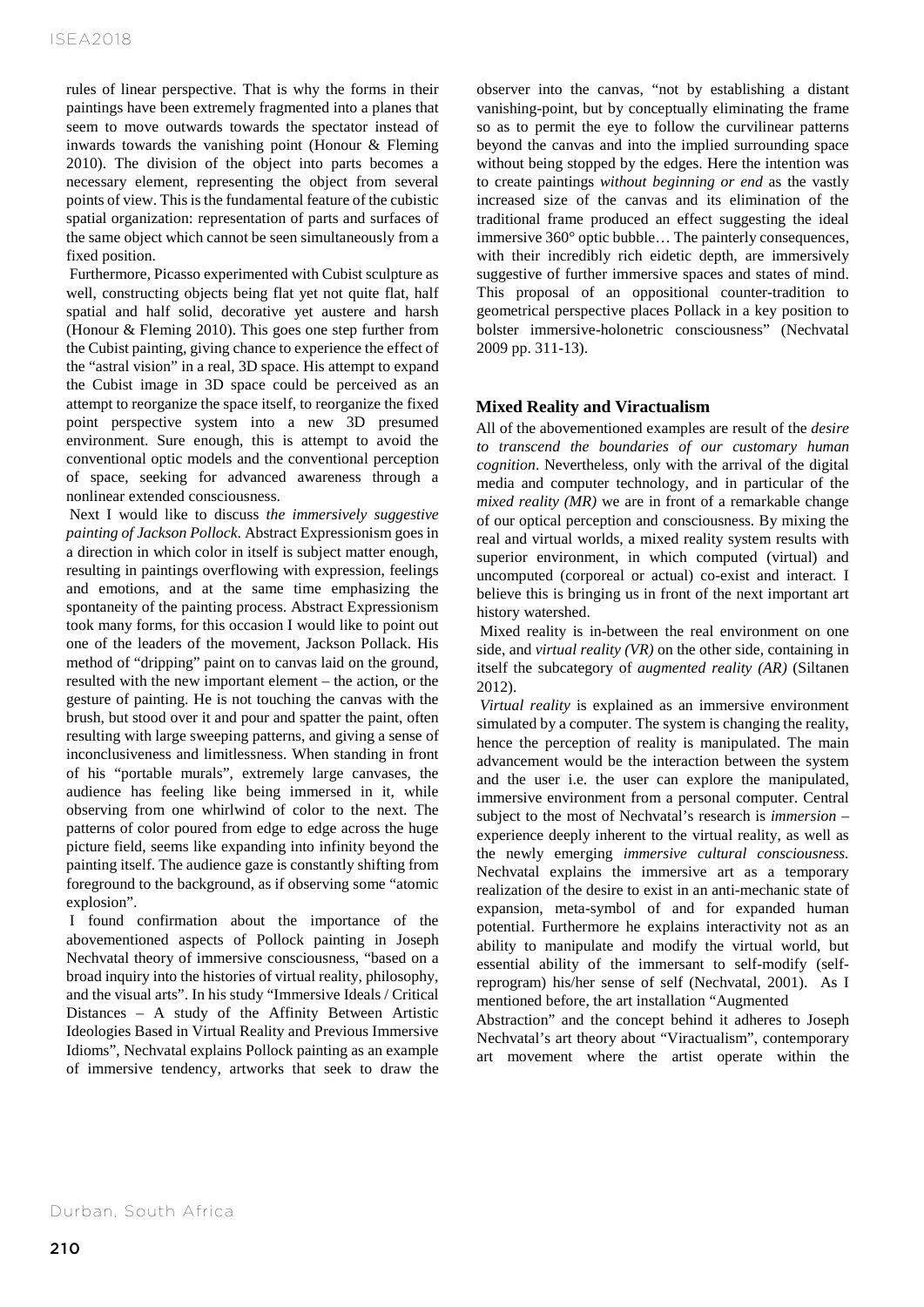interspatiality between the computed (the virtual) and the uncomputed corporeal (the actual). $3$  In the art installation

"Augmented Abstraction" this fusion between the computed, virtual and the actual produces complex results, consisting of simultaneous representation of the material world (physical, real-world or its representation in the mode of everyday visibility) as well as the virtual elements which exemplify the abstract code i.e. the idea.

The augmented reality (AR) system was the most natural choice for the project since it includes elements of the real world and digital data (virtual world) at the same time, and is interactive in real time, which is giving chance to make the process of detaching color from form aboveboard.



Figure 2: Some of the painting layers (holding individually a number of color patches, brushstrokes etc.) and the abstract AR

image, 2016. After detecting the marker and deducing the location and orientation for virtual overlay, the system augments each of these layers, hence detaches and offsets multitude of abstract color shapes into various combinations, creating complex permutations.

The augmented reality system used in the art installation is *simple*, designed to create immersive environment simulated by computer. Consisting of a camera, computational unit and a display, the system is run on a tablet PC using a built-in camera. By using *marker-based* tracking, it captures the *marker*, which is digital painted nude depicted in a mode of everyday visibility, displayed on a large TV screen.

In fact I begin with digital painting, nude painted on many layers (by using Adobe Photoshop software application) where each layer holds individually a number of color patches, brushstrokes and so on. Joseph Nechvatal explains digitization as a key metaphor for viractuality in the sense that it is the elementary translating procedure today. But the viractual recognizes and uses the power of digitization while being culturally aware of the glamourous values of monumentality and permanency qualities that can be found in some previous compelling analog art that grounded itself in the spiritual value of beauty.

The AR applications are created in Unity software application, as well as the virtual components of the installation. The augmentation is in 3D, consisting of multiple parallel offset planes (and parallel to the marker), holding the Photoshop layers i.e. different abstract color patches, color patterns, brushstrokes etc. produced during the nude painting process.

After detecting the marker and deducing the location and orientation for virtual overlay, the system augments each of these layers, hence detaches and offsets multitude of *abstract color shapes* into various combinations, creating complex permutations. The actual whole is translated into abstract AR image, allusive or completely non-objective, and the audience is directly involved in the process by activating the augmented reality.

## **Image as a Secondary Manifestation of the Primary Vehicle of Creativity – the Abstract Code**

The hallmark of modernism of XX century is the new way of perception of the visual world, art that is conceptually structured, more subservient to the idea and meaning, rather than visual aesthetic (Abandonment of a single point of view and normal proportions i.e. highly stylized figures and space). In a broad sense it is not accidental that the rise of

brings artists to a place where one finds the emerging of the computed (the virtual) with the uncomputed corporeal (the actual).

<sup>3</sup> Viractualism is an art theory term developed by Joseph Nechvatal in 1999. The basis of the viractual conception is that virtual producing computer technology has become a noteworthy means for making and understanding contemporary art and that this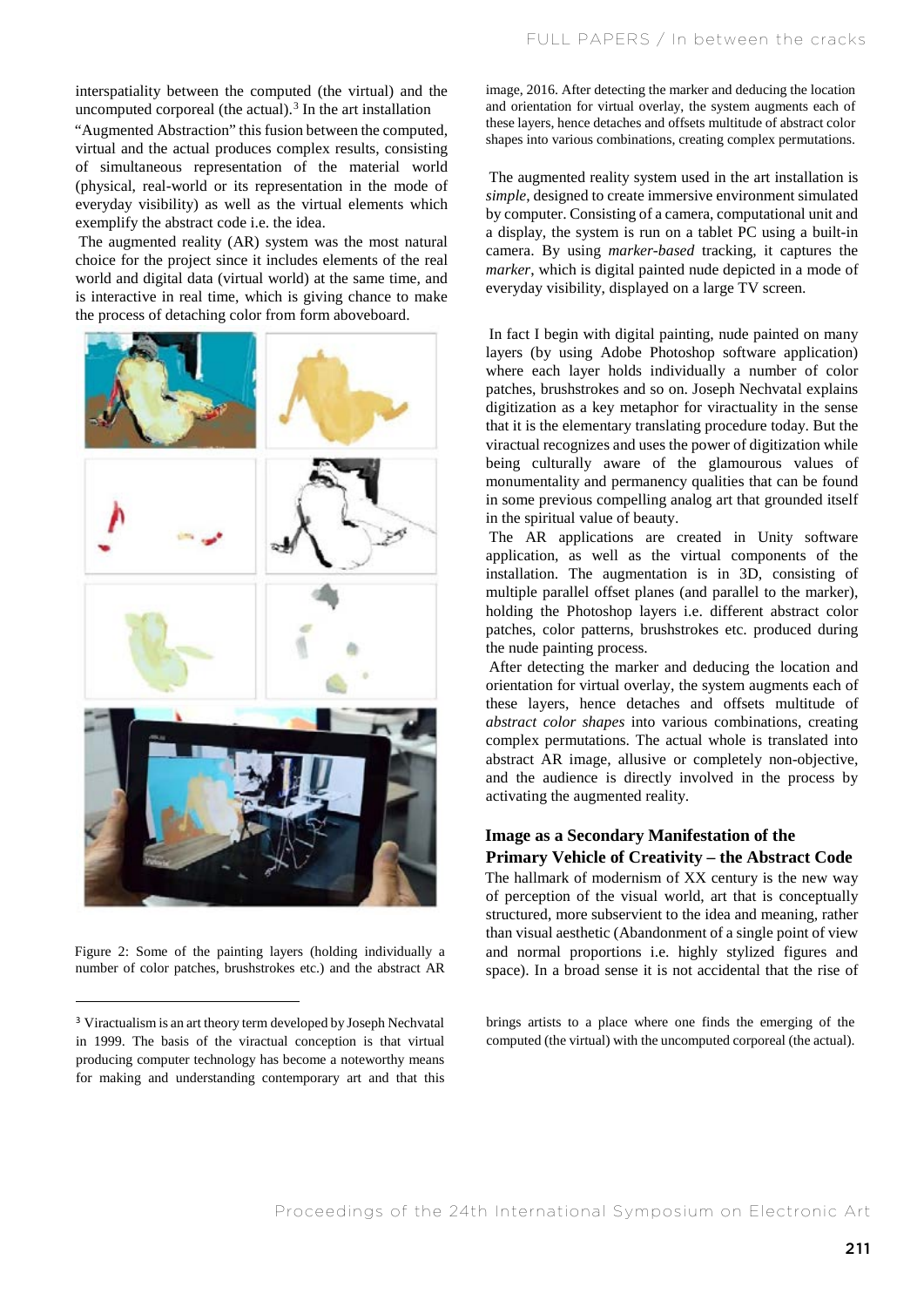modern art coincides with the discovery of "old art" everywhere in the world: Arts of Africa, the ancient cultures of Maya and Aztec, medieval art of Byzantium, etc. The avant-garde artist, in their effort to make a big revolution in art in the first decades of XX century, i.e. to break out from the representational art, were looking for a radical change of *space* and *form* in painting. The "old art" possesses all of this things, because it is conceptually structured, more subservient to the idea and meaning, rather than visual aesthetic. Furthermore, it is open to the possibilities for paraphrase and contemporary interpretation. <sup>4</sup> One of the main divisions in abstract art is the *nongeometric abstract art*, or so-called *natural abstraction*.

Claude Monet made revolutionary discovery in his late artworks by reaching a new advancement in painting and revealing the *independent meaning of the color*, which is one step close to the abstract art (Dimitrov, 2001). Unlike the widely accepted painting techniques by the Parisian Art Academy which were going in favor of preciseness and detail, *Impressionism* came to be mostly opposite of that. Instead of painting in closed space and detailing the painting, it revolved around the 'impression', which was mainly inspired by light. As the author of the referenced book on Impressionism, Camille Mauclair, states in his book "The French Impressionists (1860 – 1900)", impressionists believe that there is no such difference between the *form* and *color*. "In nature the distinction does not exist. Light reveals the forms, and, playing upon the different states of matter, the substance of leaves, the grain of stones, the fluidity of air in deep layers, gives them dissimilar coloring. We only see colors; Everything has a color, and it is by the perception of the different color surfaces striking our eyes, which we conceive the forms" (Mauclair 2004, chap. 2, para. 2).

Furthermore, the impressionists believed that there is no such thing as color in nature as well. The only source of color as such is sunlight, and its reflection upon all objects gives them their color, which changes infinitely as the hours pass. There is no color peculiar to any object, but only more or less rapid vibration of light upon its surface. The speed depends, as is demonstrated by optics, on the degree of the inclination of the rays which, according to their vertical or oblique direction, give different light and color. Shadow is not a part of the landscape, only the colors in the shadow are modified by refraction i.e. shadow is not absence of light, but light of a different quality and of different value.

For the impressionists the moment was very important. Objects in nature look wonderful under light that is changing very fast, and that was the impression they were trying to capture. Donald Kuspit explains these impressions as sensations, and the idea about the objects as sum of these sensations. He explains that impressionists seemed eager to detach the sensations from the representation. Nevertheless, we can talk about complete separation of sensations from representation with the development of non-objective art and the concept of non-objective sensation. Kandinsky is formulating his concept of non-representational art as one originating "in some inner necessity of the artist to find a spiritual art form free from all references to the external world" (Honour & Fleming 2010, p. 780). Abstract formal qualities when express the artist's innermost feelings create a true spiritual reality.

This historical transition from representational to abstract painting i.e. separation of sensation from representation, acquires new aspects when translated through the digital media and AR (Augmented Reality) computer technology, and involvement of the audience in the process.

The interaction between the virtual objects and the real world brings new aspects to the concept about the image as a secondary manifestation of the primary vehicle of creativity – the abstract code. By using the AR technology, the final result is giving chance to observe simultaneously the material world (physical, real-world or its representation in the mode of everyday visibility) as well as the virtual elements which exemplify the abstract code. The view of the reality is altered or at some points completely replaced by a computer. The work is complete only when the audience see both nudes simultaneously, while tracing their similarities and differences.

The material nude is "marker" that activates the AR, thus revealing the sensations and the heavenly nude. The sensations that once were the material nude has been given abstract permutations in a process that continues without pause. Here I would like to mention Prof. Donald Kuspit once again, in particular his explanation about Michael Somoroff's computer generated digital video Query (2004). He is talking about two nudes as a mirror images – more particularly, translations – of each other. The idea could be equally applied in this project. Nothing is distorted or lost in the translation between the nude depicted in the mode of everyday visibility, and the AR abstract image. The realistic image and the abstract image are exact equivalents. The

<sup>4</sup> In Macedonian modern and contemporary art we can say that art tradition is of a great importance. Just through tradition, Macedonian authors find their "modernity" and above all their creative identity. Different cultural and historical conditions mean different understanding of innovation and tradition i.e. in different periods of time in a different way the tradition is incorporated into the modern creations. But as a general feature is the fact that the

artistic tradition is a basis for creation of modern artistic vision. Here I am talking about philosophical understanding of this art paradigm, established level of communication that is overpassing the standard patterns of recognition.